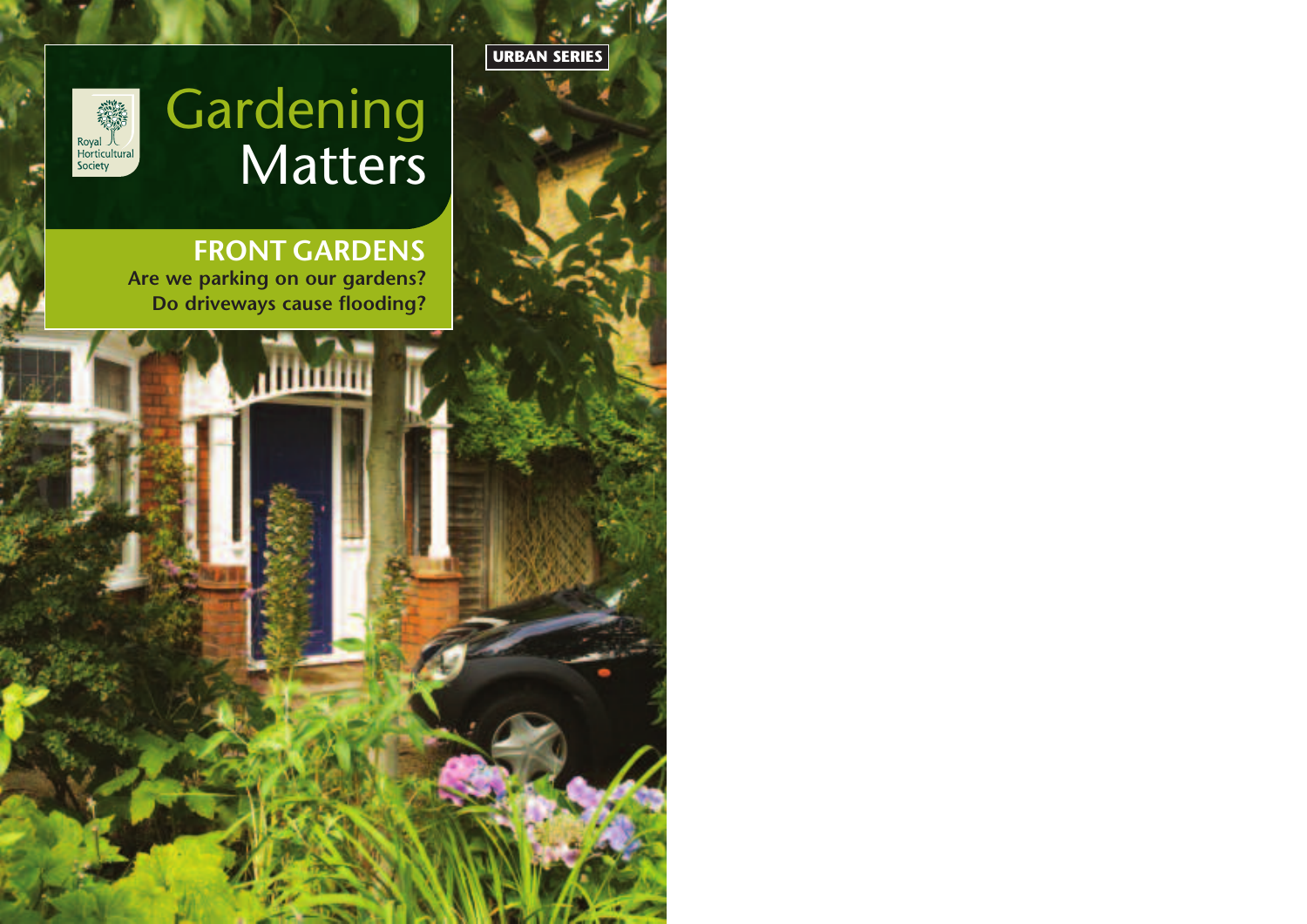#### **CONTENTS**

#### **WHAT'S THE PROBLEM? 2**

Paving over your front garden affects far more than the environment on your doorstep. Discover how laying hard surfaces contributes to flooding and increases local temperatures.

#### **PARK AND GARDEN 6**

Even the smallest space can be green and inviting, while providing room for a car or two. These simple design solutions show you how.

#### **PLANTING IDEAS 10**

There are plants that will thrive in the smallest, most inhospitable-looking gardens. Choose from our selection of tough plants for tough places.

#### **PAVE TO PERFECTION 12**

If you want to pave your front garden, choose from our selection of some of the newest materials, which allow rainwater to soak away into the ground.

**CONTACTS AND RESOURCES** Where to buy and who to contact. **13**

#### **JOIN THE RHS AND SAVE £5** Enjoy the benefits of membership for just £37. **14**

## **Welcome**

## **Protect the environment on your doorstep**



**"Front gardens bring so much colour into our lives – who prefers to look at concrete?" REBECCA MATTHEWS JOYCE RHS Principal Environmental Advisor**



Front gardens help turn our towns and cities into green and pleasant places to be. Yet many are being paved over to provide parking for the millions of cars we own in Great Britain. RHS research found that almost a quarter of the front gardens in north-east England are now completely paved. And it is estimated that the capital's losses are equal to the area covered by 5,200 football pitches, according to the London Assembly.

With few planning controls to prevent front gardens disappearing, it's up to everyone to think carefully before creating a driveway. Starting on page 2, discover the potential problems caused by this loss of garden space. And from page 6, there are design solutions to help you create an attractive garden complete with off-street parking.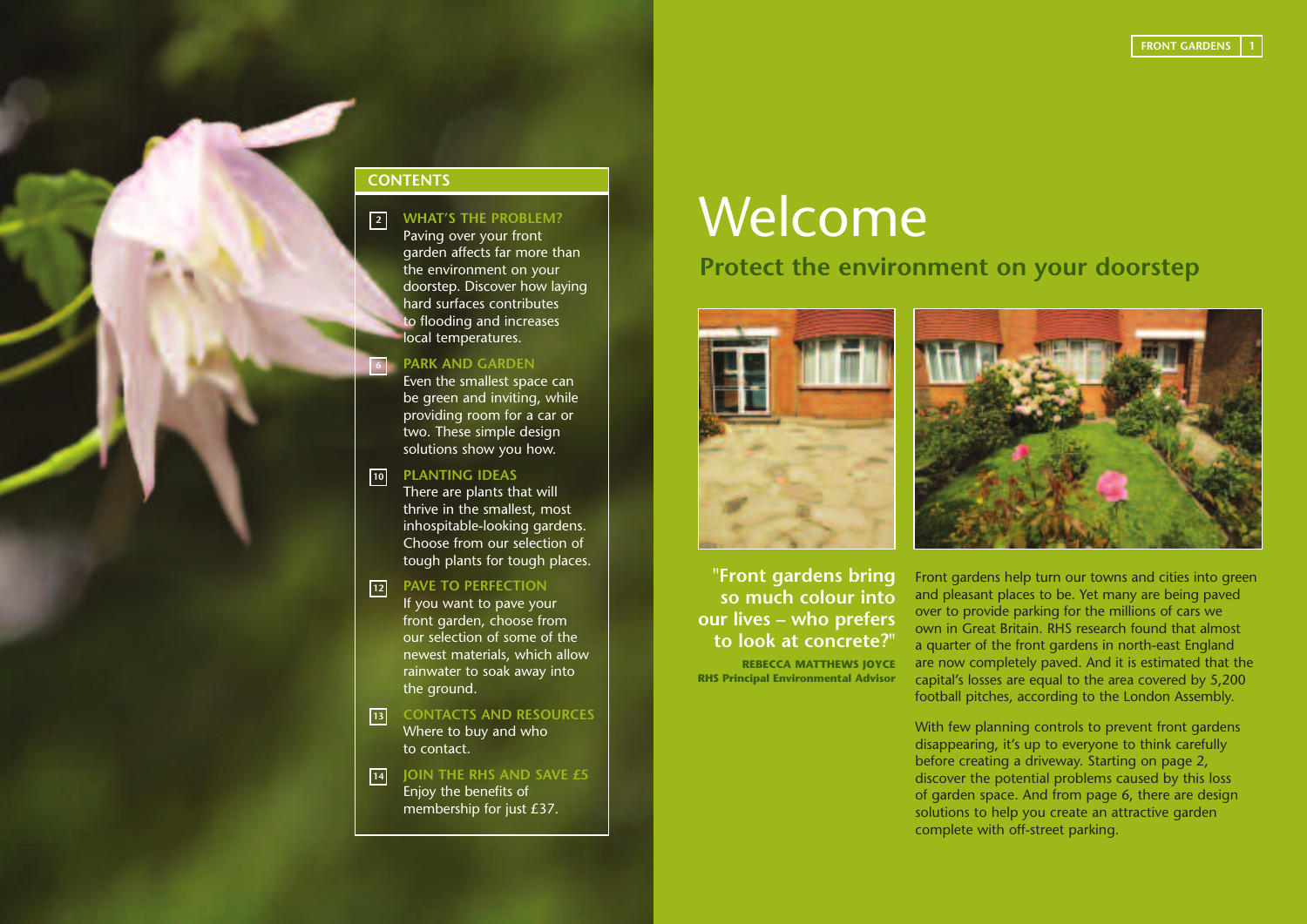

# What's the problem?

**Paving and concrete need very little maintenance and provide a great place to keep the car, but at what cost?**



Paving over our front gardens might seem like the ideal way to solve parking problems. But these extra hard surfaces can have a surprising impact on the wider environment. Clearly there is less garden to enjoy, but did you know that paving can also cause flooding and increase local temperatures?

While paving over one front garden might seem of little consequence, the difficulties start when neighbours on both sides of the street do the same, effectively tripling the width of the road. But how many of us really are swapping our patches of green for the hard stuff?

When the London Assembly examined aerial photographs of the capital, it found that 12 square miles of front gardens are now under paving. This is the equivalent of 22 Hyde Parks. "If this was a real park that had been lost, there would be a huge public outcry," says Darren Johnson, chairman of the London Assembly's environment committee.

To get a picture of what's happening in the rest of the country, the Royal Horticultural Society (RHS) and the Horticultural Trades Association commissioned their own survey. This showed geographical hotspots (see Key Facts, right), including north-east England, where almost a quarter of front gardens are entirely paved.

However, the precise rate at which front gardens are being lost is not known. The only records to provide any clues are local council planning applications for dropped kerbs – ie. lowering the kerb so vehicles can cross the pavement to their driveways. In London alone, nearly 120,000 such applications have been made during the last five years. "Even these numbers are just a guide," explains Christine Eborall, of Local Agenda 21 in Ealing, London, which is studying front gardens. "Some people illegally drop kerbs and others use ramps to get cars into their garden."

Paving over front gardens is certainly a fact of life in many urban areas. And the effects are cumulative, which means they're likely to become more noticeable in the future. Why is this a concern? First and foremost, it is the part hard surfaces play in causing environmental problems, and increasing the risk of flooding is top of this list. Gardens can soak up rain, while paving, tarmac and concrete are less porous and increase the amount of rainwater that runs off by as much as 50 per cent.

This additional water usually flows into street drains, which can't always cope with the thousands of extra litres in a storm. The excess can then go back up people's front drives to floods their homes. RHS Principal Environmental Advisor, Rebecca Matthews Joyce, explains, "The water has to go somewhere and, even if you are not flooded, it might be affecting your neighbours downhill." 8

#### **CHECK BEFORE YOU PAVE**

**Even if you own your home, you may not be able to change the front garden without permission. Properties in conservation areas will usually need the approval of the local council, and there may be other restrictions in the house deeds or if the property is listed by English Heritage.**

#### **KEY FACTS**

- **Front gardens that are more than three-quarters paved:**
- North-east England 47%
- Scotland 31%
- South-west England 31%
- Eastern England 30%
- East Midlands 25%
- **North-west England 25%**
- Yorkshire/Hull 24%
- South-east England 23%
- West Midlands 21%
- n **Wales 19%**
- London 14%

**SOURCE: MORI**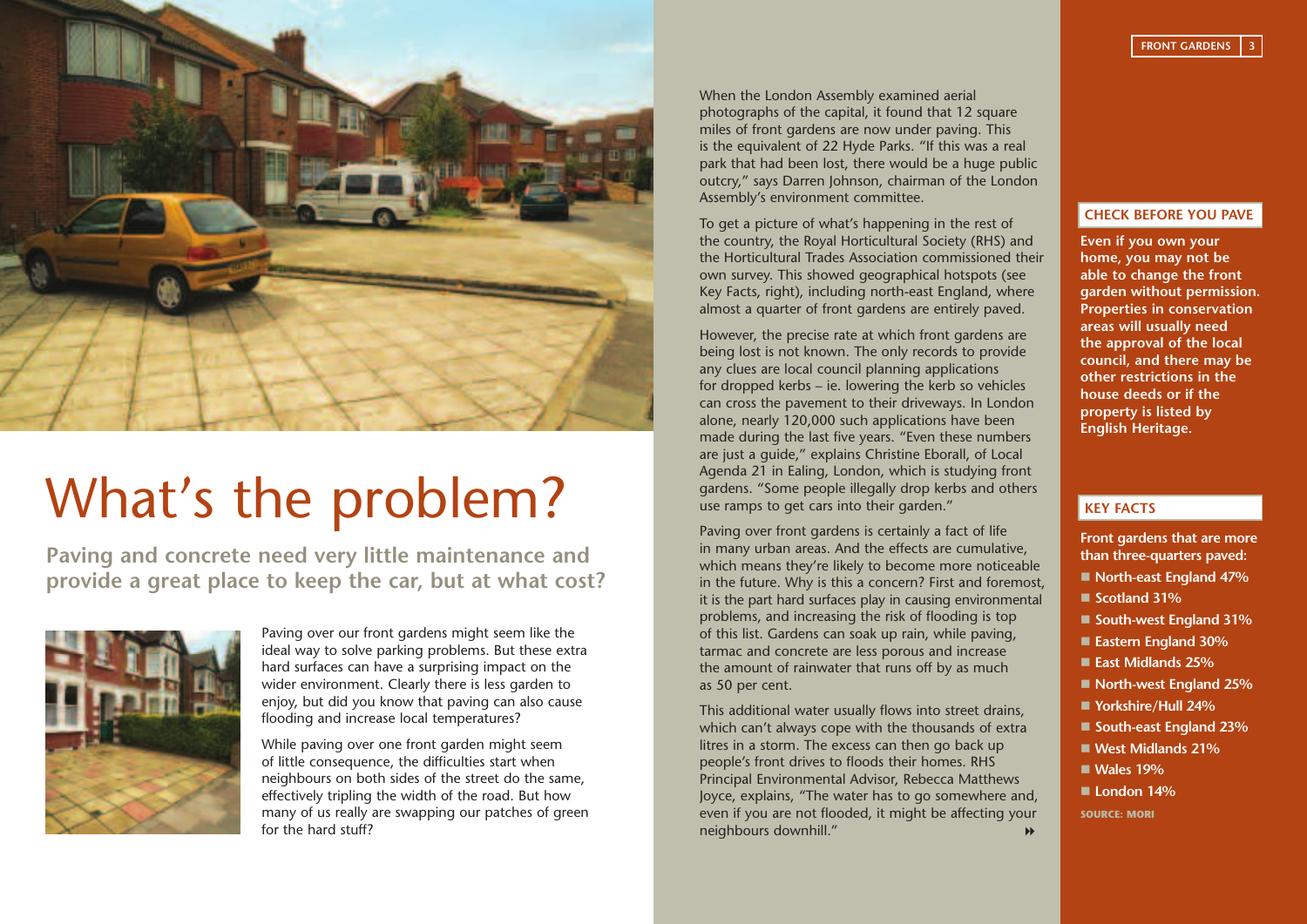



*Verges (top) are often paved over to allow cars to pass from the road to the driveway. Less street greenery can also have a negative effect on property prices (bottom).*

In most UK cities rainwater run-off, mixed with any pollution it picks up along the way, is channelled into storm drains and ultimately rivers. However, rather than heading straight for the natural watercourses, London's rain goes to the sewerage system, which can't always process the surge of water. In an emergency the excess has to be jettisoned into rivers. In one incident in 2004, more than 100,000 fish were killed in the River Thames.

The other main environmental impacts are at local level. "If vegetation is lost from our streets there is less to regulate urban temperatures," explains Rebecca. "Hard surfaces absorb heat in the day and release it at night, making it hot and difficult to sleep." This is part of the 'heat island effect', which can also be responsible for poorer air quality and localised weather conditions, such as thunderstorms. Plus, higher temperatures mean that air conditioning units are more likely to be installed, which use extra energy and fossil fuels.

Then there is the removal of grass verges and the felling of street trees to accommodate dropped kerbs. Without the trees and plants, dust is no longer absorbed and there is nowhere for birds to nest and insects to feed.

Attractive front gardens have benefits for people too. They provide screening and privacy, creating a green oasis for enjoyment. Tending your garden at the front of the house gives neighbours the opportunity to meet and can help to build community spirit.

There are also financial incentives for keeping front gardens. London Assembly's Darren Johnson explains, "If lots of homeowners along a single street pave over their gardens, then the average house price can drop." Leafy streets attract buyers and make the area more desirable. However, in contradiction, estate agents point out that in areas with controlled parking zones, off-street parking can actually add thousands to the asking price.

The other costly issue is subsidence. According to Neil Curling, Senior Subsidence Manager at Halifax Home Insurance, "Hard paving can cause severe subsidence as it reduces or stops rainfall getting into the ground."



This can cause the soil to shrink, especially if it is predominantly clay, which has consequences for structures built on it. Garden walls, paths and houses may develop severe cracks.

This still leaves the issue of convenience. Parking close to the house can be particularly important if you are vulnerable or disabled. And pressure on parking in most urban streets is great, particularly when many houses have more than one car.

If you do decide that you need to park outside your house, there are still plenty of ways to keep the front garden green and reduce the impact paving has on the environment (see Park and garden, page 6). As the RHS's Rebecca says, "We all need to change our mind-set to want more than just paving at the front of our house. Front gardens bring so much colour into our lives – who prefers to look at concrete?"

*Homes with basements are particularly at risk from localised flooding, but neighbours down the hill are just as likely to be affected.*

#### *Why all the concern? First and foremost, it is the part hard surfaces play in causing environmental problems, and increasing the risk of flooding is top of the list.*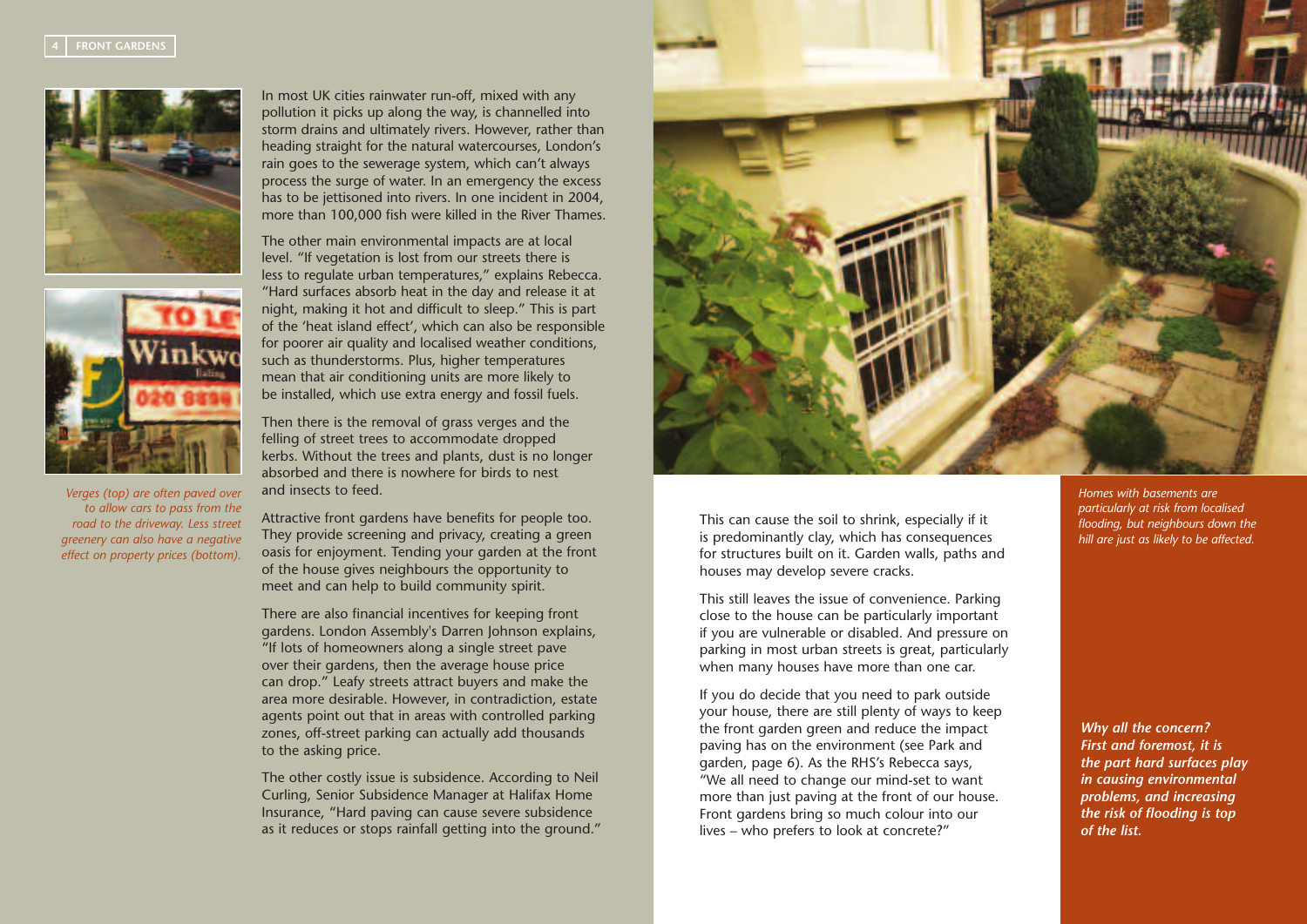

#### **CHOOSING A CAR**

**As well as choosing a car for all the traditional reasons, make sure it fits on your driveway. An unnecessarily large car in a small garden will stick out on to the pavement, looking ungainly and presenting a hazard to pedestrians. Where possible, consider a smaller car in a sympathetic shade. Make sure you can safely manoeuvre it into the front garden, install mirrors in blind spots and cut sloping corners on boundary hedges to improve visibility.**

#### **GET DESIGN HELP**

**If you would prefer to use a professional designer to plan your front garden, contact The Society of Garden Designers (see page 13 for details).**

# Park and garden

**Getting a parking space into the front garden and managing to keep some greenery can seem tricky, so here are some simple design solutions for gardens large or small.** 

If you need to park outside your house, the most logical solution is to pave over the garden. This is certainly a practical option, but with a bit of imagination you can combine paving with an attractive and welcoming garden. And by using materials that allow rainwater to penetrate the ground below, the hard surfaces you do install will shed less water that could otherwise contribute to flooding.

Begin by taking a close look at your front garden. How many cars do you really need to park and how much space do they take up? Have you got walls and fences that climbers could scramble up? Are there dead spaces that could accommodate plants, such as the corners? With the answers to these questions, you can create a design that minimises paving and maximises planting and permeable surfaces.

To show how this works in practice, look at the following three examples. The ideas can be used in just about any front garden.

### **THE TERRACE**



The terraced house is a familiar feature of many of our towns and cities, but its front garden is small and needs careful planning to maximise space. To keep the hard surfaces to a minimum, create just two paved tracks to take the car wheels. The rest of the area can be covered with permeable plastic membrane to suppress weeds, then topped with gravel. By simply cutting through the membrane, you can then grow plants that will spill over the gravel. Thyme, bugle and creeping jenny will even tolerate a position underneath the car, as long as it is moved most days. Shrubs have been planted in the dead spaces, the blank walls clothed with climbers, and containers added to bring colour through the seasons.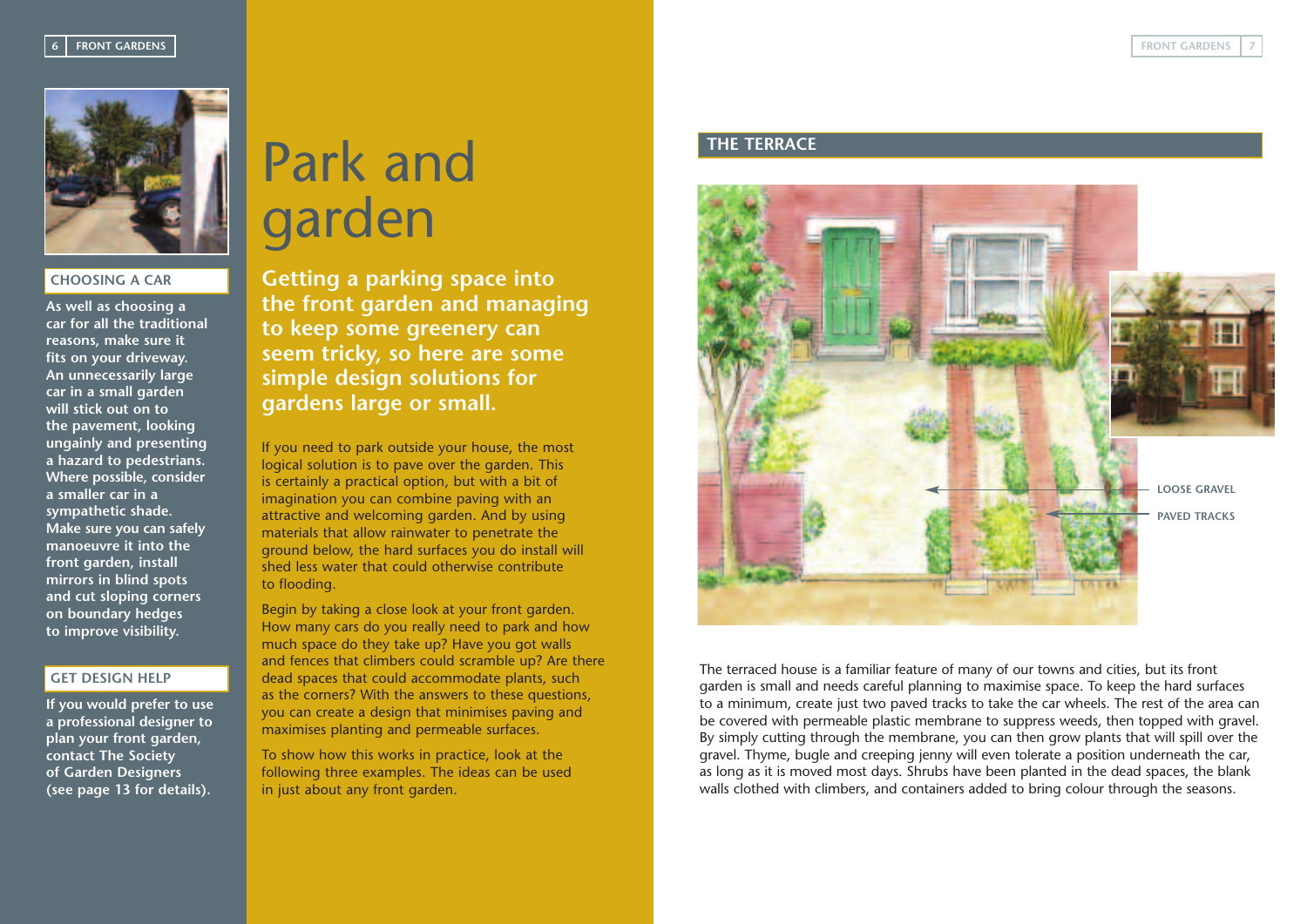### **SEMI-DETACHED HOUSE TOWN HOUSE**



Gardens of semi-detached properties are generally large enough for several cars. In this illustration space has been created for two cars, one of which is only parked on the drive at night and weekends. The main parking space is in front of the door, while the second space is off to the left. Although this arrangement means that the cars may sometimes need swapping around, it ensures there's room for a garden and all its benefits.

The hedge will filter some of the dust from the street and there are berries for birds and nectar for butterflies. The hard surface is resin-bonded gravel (see Matrix pavers, page 12), which blends with the surrounding loose gravel containing the planting.



The frontages of town houses vary greatly in size, but this larger property has enough room to accommodate three cars unobtrusively. The first vehicle sweeps to the right and parks alongside the existing wall. Behind, a new hedge helps screen it and prevents it being seen from the main rooms on the ground floor. The second car fits on the pavers to the left, while a third car can occasionally be parked on the adjacent lawn, which has been reinforced with a plastic mesh.

While there are hard surfaces, these have been constructed using permeable pavers, which allow more water into the ground than traditional types of paving. Finally, the herbaceous plants and a tree provide shelter and food for wildlife, making the front garden an attractive and low-maintenance addition to the house.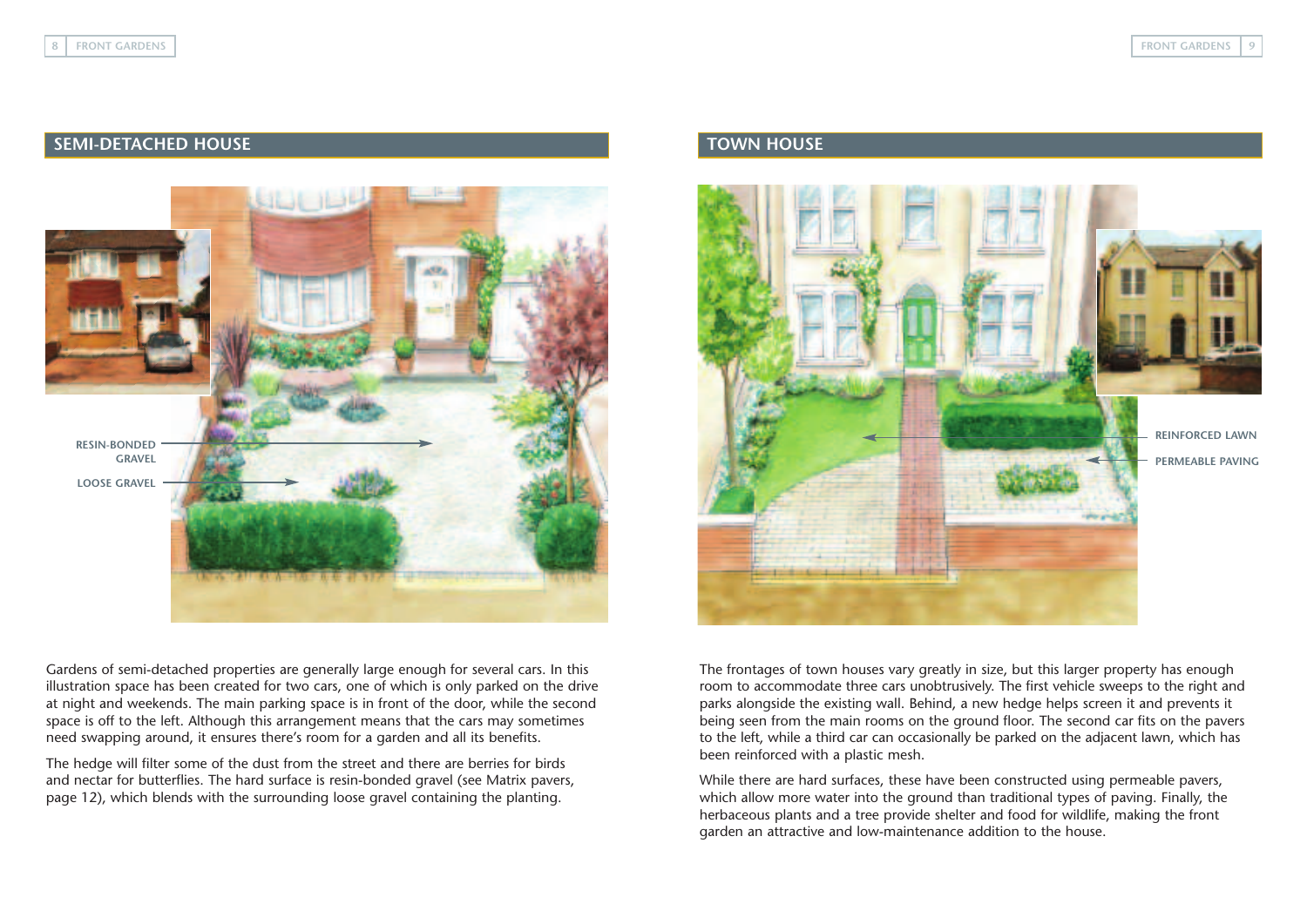# Planting ideas

**There's no limit to what you can grow in your front garden, but here is a selection of plants that will thrive in most situations. All have been chosen because they are tough and won't need too much cosseting.**

*Bugle can grow under cars*



*Birds enjoy pyracantha berries* 

#### **PLANTING UNDER CARS**

If the car is moved fairly regularly, then there are plants you can grow that will tolerate being parked over. These need to be low-growing so the car does not brush them, and tough enough to withstand the occasional running over. Try creeping jenny, *Lysimachia nummularia*; bugle, *Ajuga reptans*; and thymes such as *Thymus serpyllum*. Just leave planting pockets in the paving or gravel to ensure there is soil for them to grow in, rather than hardcore or a bed of concrete.

### **ATTRACT WILDLIFE**

Shrubs, trees and hedges provide shelter and nesting sites for birds and insects. With careful selection they can also provide food. Birds will eat berries from plants such as pyracantha, while a wide range of insects feast on the pollen and nectar produced by flowers. Aim to have plants in bloom from early spring to late autumn, and choose open, single flowers to ensure insects have easy access to their food. Good examples include catmint, *Nepeta* x *faassenii*; honeysuckle, *Lonicera periclymenum*; ivy, *Hedera helix* cultivars; and *Aster novi-belgii*.

| <b>TREES</b>                                                                                                                                                                    | <b>SHRUBS</b>                                                                                                                                                                                | <b>HEDGES</b>                                                                                                                                                                                            | <b>PERENNIALS</b>                                                                                                                                                                         | <b>DRY SHADE</b>                                                                                                                                                                                            |
|---------------------------------------------------------------------------------------------------------------------------------------------------------------------------------|----------------------------------------------------------------------------------------------------------------------------------------------------------------------------------------------|----------------------------------------------------------------------------------------------------------------------------------------------------------------------------------------------------------|-------------------------------------------------------------------------------------------------------------------------------------------------------------------------------------------|-------------------------------------------------------------------------------------------------------------------------------------------------------------------------------------------------------------|
| $\blacksquare$ Holly<br>$M$ agnolia x<br>loebneri 'Leonard<br>Messel'<br>Malus 'Golden<br>Hornet'<br>$\blacksquare$ Prunus<br>'Shôgetsu'<br>■ Pyrus calleryana<br>'Chanticleer' | ■ Aucuba japonica<br>$\blacksquare$ Camellia x<br>williamsii<br>■ Choisya ternata<br>$\blacksquare$ Escallonia<br><b>ELavender</b><br>Mahonia x media<br>'Charity'<br>$\blacksquare$ Skimmia | Berberis<br>thunbergii<br><b>Box, Buxus</b><br>sempervirens<br>Dwarf box, Buxus<br>sempervirens<br>'Suffruticosa'<br>■ Hornbeam<br>Lonicera nitida<br>$\blacksquare$ Thuja plicata<br>$\blacksquare$ Yew | $\blacksquare$ Alchemilla mollis<br>$A$ nemone<br>hupehensis<br>Catmint, Nepeta<br>Geraniums such<br>as Rozanne<br>Heuchera<br>$\blacksquare$ Stipa tenuissima<br>$\blacksquare$ Phormium | Bergenia<br>$\blacksquare$ Cyclamen<br>hederifolium<br>$\blacksquare$ Euonymus<br>(variegated)<br>Laminum<br>Luzula sylvatica<br>$\blacksquare$ Pachysandra<br>$\blacksquare$ Vinca minor<br>'Illumination' |

#### **COLOURFUL CONTAINERS**

Pots can be placed anywhere, allowing plants to be grown in areas of the front garden that don't have soil. For summer colour, plant bedding plants such as petunias and nicotiana in late May. These can be replaced with pansies in September to keep the display going through the winter. If you want the containers to look good for more than one season, choose evergreen shrubs and plant into pots at least 45cm (18in) wide using John Innes No.2 compost.

#### **CLIMBERS AND SCREENING**

Climbing plants can easily be used to dress bare walls and fences with decorative foliage and flowers. Secure trellis or wires to the support posts or wall before you plant, as most climbers will need something to hang on to. Try *Clematis alpina* cultivars, *Hydrangea anomala* subsp. *petiolaris*, variegated ivy cultivars, and *Ceanothus* such as 'Delight'.

#### **PLANTING AND GROWING**

Find out how to plant and care for a wide range of plants on the RHS's website at **www.rhs.org.uk**. From here, you can also click on to the *RHS Plant Finder*, which lists more than 73,000 plants and where to buy them.



*Plant pansies in containers*



*Ivy attaches itself to walls*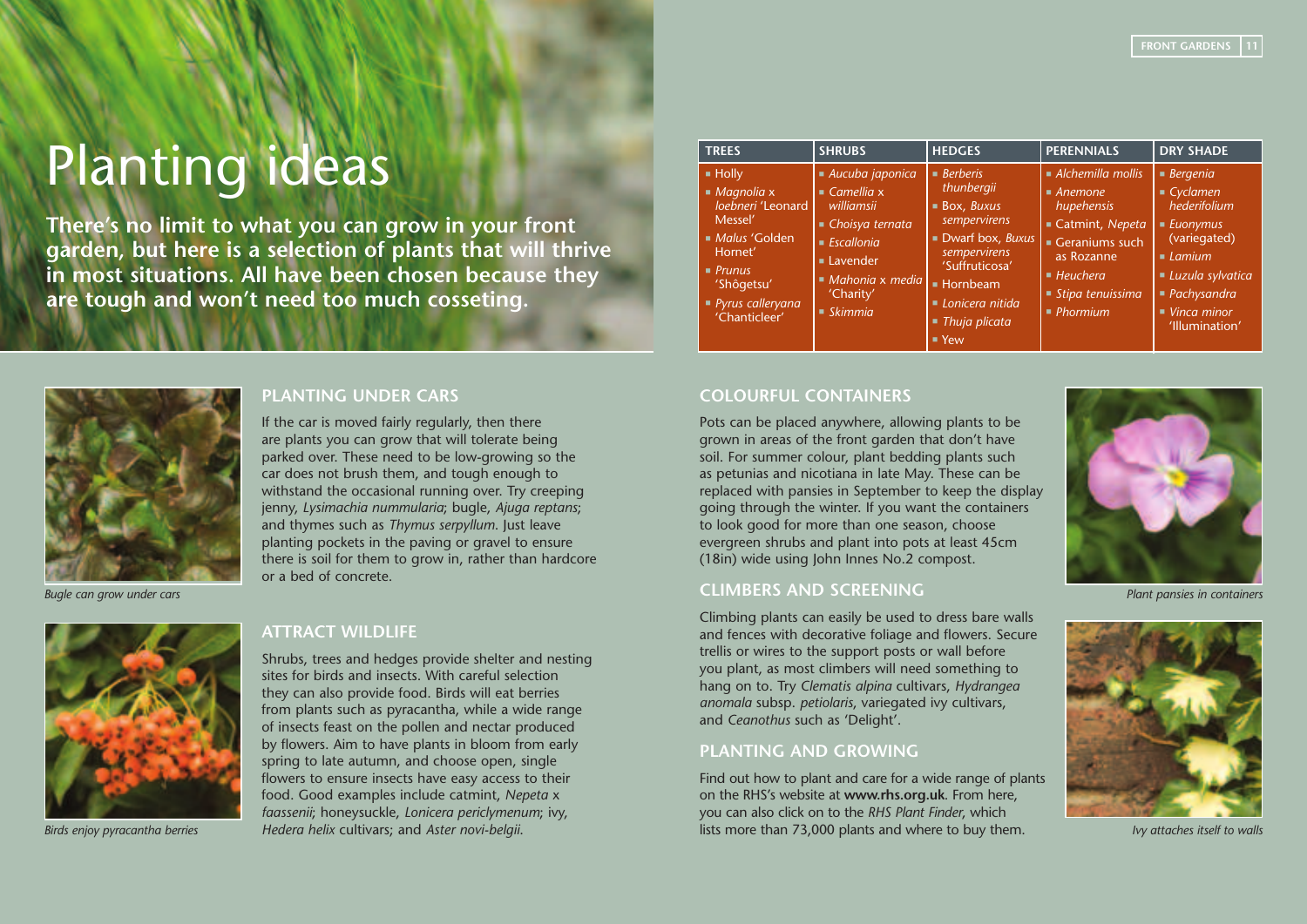## Pave to perfection **PRODUCT GUIDE**

**If you do choose to pave, go for permeable products that allow rainwater into the ground below. Here are just some of the materials available (manufacturers' contact details can be found on page 13). However, do visit your local builders' merchants or DIY store as you may find more options.**



#### **BRICK PAVERS**

These bricks have the appearance of traditional block paving, but their interlocking shape ensures rainwater can penetrate the tiny gaps. They need to be installed correctly on to compacted aggregate so the water can drain away freely.

Priora pavers are available from Marshalls and cost from £21.50 per sq m. Aquaflow Permeable Paving is available from Formpave, from £15.95 per sq m.



#### **GRAVEL**

Gravel is by far the cheapest permeable hard-landscaping option. It comes in many colours, depending on where it was quarried, and can be bought in bags or by the tonne. You can also buy recycled products, such as Eco Aggs's gravel which is a by-product of the ceramics industry. Gravel and aggregate prices

start at just £2 per sq m, and locally quarried materials are usually the most inexpensive.

Also known as cellular paving, these hexagonal cells are made from recycled plastic and hold an aggregate of your choice, such as resin-bonded gravel. They usually come in green, although other shades are available. Just lay them according to the manufacturers' instructions, so that rainwater drains away thoroughly.

**MATRIX PAVERS**

#### Try Addastone Matrix Paving. Cost: from £60 per sq m (DIY) or £100 (installed).



#### **GRASS REINFORCEMENT**

There is a range of products that can be used to reinforce grass. These make the surface suitable for driving vehicles over and prevent it turning into a muddy field.

Grassquard from Marshalls is made from concrete (above), but there are tough plastic versions too, such as Netpave from Netlon. Cost: Grassquard £22 per sq m; Netpave  $£16.50$  per sq m (including delivery).

### **CONTACTS AND RESOURCES**

#### **FIND OUT MORE PRODUCTS**

**THE RHS PLANT FINDER**  Lists over 73,000 plants and where to buy them. Available in bookshops or online at **www.rhs.org.uk**

#### **RHS ADVISORY SERVICES** Free advice is available

to RHS members by calling 01483 479700. To join, see page 14

**ARBORICULTURAL ASSOCIATION** Directory of approved contractors and consultants Tel 01794 368717 www.trees.org.uk

**THE ASSOCIATION OF PROFESSIONAL LANDSCAPERS** Directory of landscapers Tel 0118 930 3132 www.landscaper.org.uk

**THE SOCIETY OF GARDEN DESIGNERS** Directory of designers, with portfolios available online Tel 01989 566695 www.sgd.org.uk

**Front Gardens** Advisory Service RHS Garden Wisley Woking, Surrey GU23 6QB Tel 01483 224234

#### Tel 01825 761333 www.addagrip.co.uk **ECO AGGS**

**ADDASTONE** Resin-bonded pavers

Recycled aggregates Tel 01948 664656

**FORMPAVE** Paving materials Tel 01594 836999 www.formpave.co.uk

**MARSHALLS** Paving materials Tel 0870 120 7474 www.marshalls.co.uk

**NETLON (CONWED)** Grass reinforcing system Tel 01254 694494 www.netlon.com

**SURE SET** Resin-bonded aggregates Tel 01986 841180 www.sureset.co.uk

Gravel and aggregates can also be bought from builders' merchants and garden centres, plus suppliers listed in telephone directories

**Editor** Guy Barter

**Project manager/writer**  Leigh Hunt with Fiona Dennis

**Designer** Sweeta Patel

## **WILDLIFE**

**ROYAL SOCIETY FOR THE PROTECTION OF BIRDS** Tel 01767 680551 www.rspb.org.uk

**SCOTTISH WILDLIFE TRUST** 0131 312 7765 www.swt.org.uk

**WILDLIFE TRUSTS** Tel 0870 036 7711 www.wildlifetrusts.org

### **ENVIRONMENT**

**DEPARTMENT FOR ENVIRONMENT, FOOD AND RURAL AFFAIRS (DEFRA)** Tel 08459 335577 www.defra.gov.uk/envir onment/water/conserve

**ENVIRONMENT AGENCY**  Tel 08708 506506 www.environmentagency.gov.uk

**Chief sub-editor** Eleanor West

**Photography** Paul Debois **Illustration**

Corin Page

#### **PLANNING ISSUES**

**LOCAL COUNCILS**  Planning and Tree Preservation Orders. Contacts can be found

in the telephone directory or at www.direct.gov.uk

**ENGLISH HERITAGE**

Information on listed buildings. However, call your local council's planning department before making an application to English Heritage Tel 0870 333 1181 www.englishheritage.org.uk

**LONDON ASSEMBLY**  Tel 020 7983 4100 www.london.gov.uk For the environment committee's report on the importance of London's front gardens, log on to www.london.gov.uk/ assembly/reports/ environment.jsp

The mention of any product, supplier or service does not constitute an endorsement by the Society. RHS©

**To sponsor these booklets, call Richard Hunt** 020 7821 3086

Printed on 130gsm Novatech Matt (from sustainable/renewable sources and part recycled) to environmental standard ISO14001